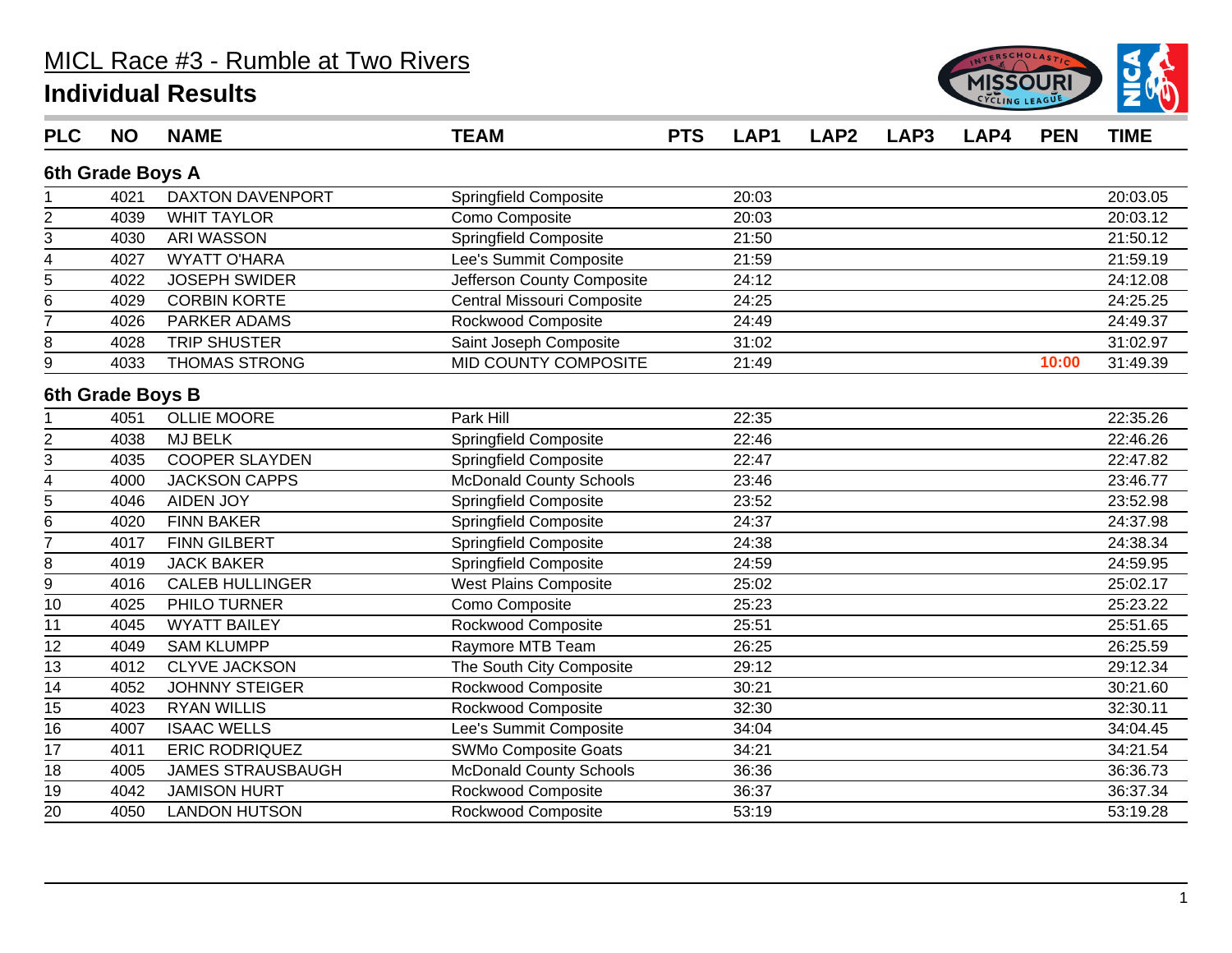

| <b>PLC</b>     | <b>NO</b>              | <b>NAME</b>               | <b>TEAM</b>                    | <b>PTS</b> | LAP1  | LAP <sub>2</sub> | LAP <sub>3</sub> | LAP4       | <b>PEN</b> | <b>TIME</b> |
|----------------|------------------------|---------------------------|--------------------------------|------------|-------|------------------|------------------|------------|------------|-------------|
|                | <b>6th Grade Girls</b> |                           |                                |            |       |                  |                  |            |            |             |
|                | 1012                   | <b>NORAH WILLIAMS</b>     | Jefferson County Composite     |            | 21:02 |                  |                  |            |            | 21:02.00    |
| 2              | 1000                   | MAGGIE JUSTICE DAVIS      | Como Composite                 |            | 22:58 |                  |                  |            |            | 22:58.53    |
| 3              | 1005                   | <b>ALLISON SKINNER</b>    | Central Missouri Composite     |            | 23:22 |                  |                  |            |            | 23:22.25    |
| 4              | 1011                   | <b>CHLOE HARISBERGER</b>  | <b>Warren County Composite</b> |            | 23:42 |                  |                  |            |            | 23:42.95    |
| 5              | 1009                   | <b>SYDNEY SUTHERLAND</b>  | Como Composite                 |            | 23:50 |                  |                  |            |            | 23:50.09    |
| 6              | 1008                   | <b>GWENDOLYN FIORINO</b>  | West Plains Composite          |            | 27:05 |                  |                  |            |            | 27:05.50    |
| $\overline{7}$ | 1001                   | <b>OLIVIA BROWN</b>       | <b>Warren County Composite</b> |            | 27:28 |                  |                  |            |            | 27:28.51    |
| 8              | 1002                   | <b>AURORA LEE</b>         | Rockwood Composite             |            | 29:03 |                  |                  |            |            | 29:03.83    |
|                | 7th Grade Boys A       |                           |                                |            |       |                  |                  |            |            |             |
|                | 5069                   | <b>GABE NOLAND</b>        | <b>Warsaw Wildcats</b>         |            | 18:29 | 20:46            |                  |            |            | 39:16.31    |
| $\overline{c}$ | 5070                   | <b>DRAKE SILHAVY</b>      | Jefferson County Composite     |            | 19:04 | 20:42            |                  |            |            | 39:47.62    |
| 3              | 5057                   | <b>KOLCE MILESKI</b>      | Rockwood Composite             |            | 19:34 | 21:42            |                  |            |            | 41:17.27    |
| 4              | 5033                   | <b>COOPER JOHNSON</b>     | <b>Springfield Composite</b>   |            | 19:54 | 22:13            |                  |            |            | 42:08.39    |
| 5              | 5020                   | <b>JOEL CUDDY</b>         | Rockwood Composite             |            | 20:37 | 21:57            |                  |            |            | 42:35.18    |
| 6              | 5068                   | <b>TOMMY KAUFMANN</b>     | <b>Warsaw Wildcats</b>         |            | 21:09 | 21:27            |                  |            |            | 42:36.51    |
| $\overline{7}$ | 4032                   | LUKE CUDDIHEE             | Rockwood Composite             |            | 21:15 | 21:32            |                  |            |            | 42:47.69    |
| 8              | 5076                   | <b>ISSAC O'HARA</b>       | Lee's Summit Composite         |            | 21:07 | 22:09            |                  |            |            | 43:16.69    |
| 9              | 5009                   | <b>WAYLON MULLHOLLAND</b> | <b>SEMO Composite</b>          |            | 21:50 | 21:49            |                  |            |            | 43:39.56    |
| 10             | 5071                   | <b>ANDERSON GAMMILL</b>   | Lee's Summit Composite         |            | 21:33 | 22:48            |                  |            |            | 44:21.89    |
| 11             | 5065                   | <b>BO WAIT</b>            | Tri Lakes Composite            |            | 21:55 | 24:43            |                  |            |            | 46:38.74    |
| 12             | 5056                   | <b>BRYCE NELSON</b>       | Rockwood Composite             |            | 22:30 | 24:49            |                  |            |            | 47:20.13    |
| 13             | 5007                   | <b>COLE HOWARD</b>        | Metro East Composite           |            | 23:18 | 25:36            |                  |            |            | 48:54.96    |
| 14             | 5013                   | <b>AIDEN GOOD</b>         | Lee's Summit Composite         |            | 23:02 | 25:57            |                  |            |            | 49:00.52    |
| 15             | 5010                   | <b>GUS CROWDEN</b>        | <b>SEMO Composite</b>          |            | 25:15 | 30:51            |                  |            |            | 56:06.52    |
| $\star$        | 5073                   | <b>KYLER VANMATRE</b>     | Como Composite                 |            | 21:00 | <b>DNF</b>       | <b>DNF</b>       | <b>DNF</b> |            | <b>DNF</b>  |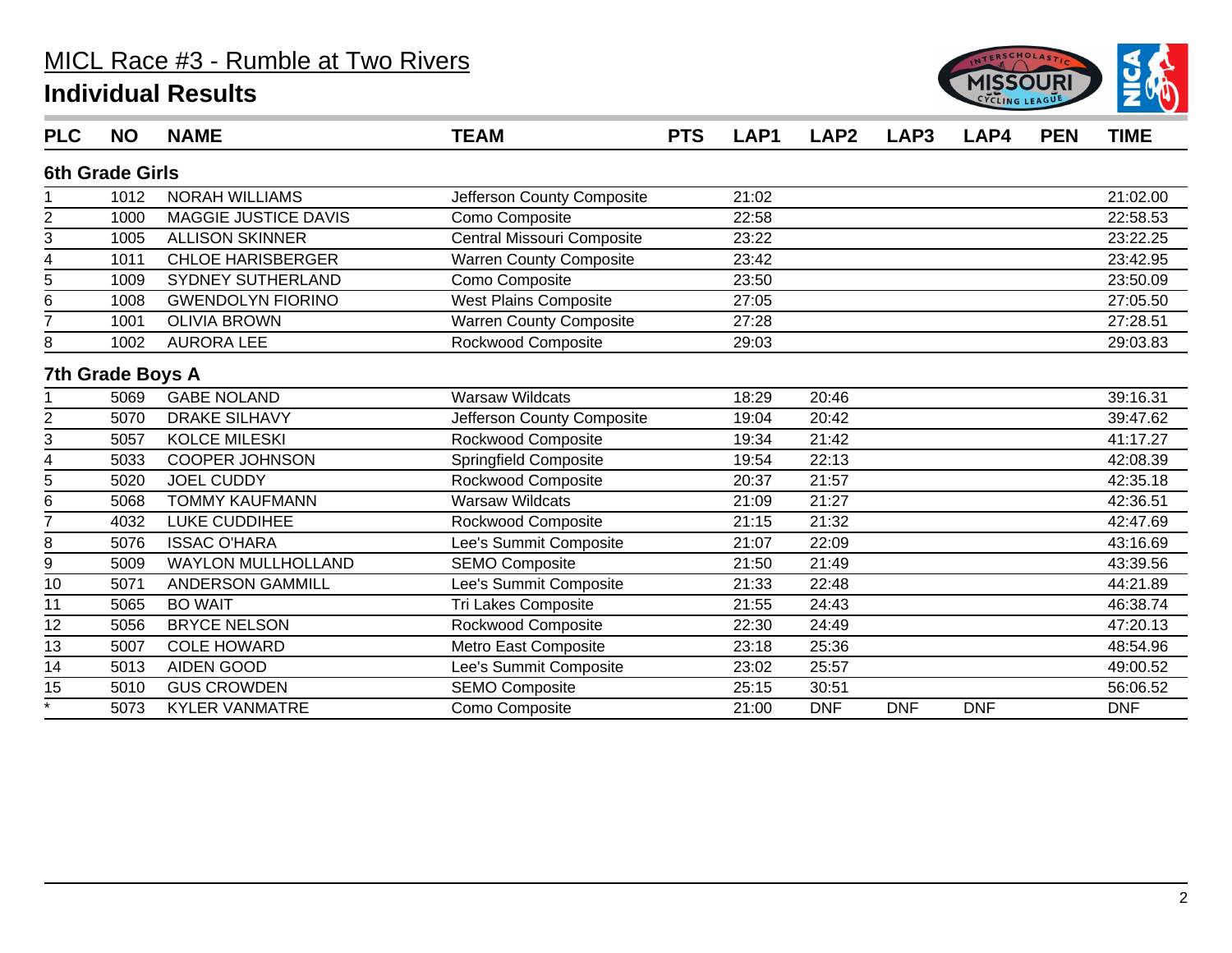

| <b>PLC</b>         | <b>NO</b>               | <b>NAME</b>               | <b>TEAM</b>                    | <b>PTS</b> | LAP1       | LAP <sub>2</sub> | LAP <sub>3</sub> | LAP4           | <b>PEN</b> | <b>TIME</b> |
|--------------------|-------------------------|---------------------------|--------------------------------|------------|------------|------------------|------------------|----------------|------------|-------------|
|                    | <b>7th Grade Boys B</b> |                           |                                |            |            |                  |                  |                |            |             |
|                    | 5015                    | <b>CHARLIE BOWMAN</b>     | Rockwood Composite             |            | 21:03      |                  |                  |                |            | 21:03.98    |
| $\overline{2}$     | 5021                    | ADLER DONALDSON           | Rockwood Composite             |            | 21:41      |                  |                  |                |            | 21:41.34    |
| 3                  | 5026                    | <b>CAMDEN NEWTON</b>      | Jefferson County Composite     |            | 21:42      |                  |                  |                |            | 21:42.26    |
| 4                  | 5061                    | <b>ADAM GINGRICH</b>      | Como Composite                 |            | 21:56      |                  |                  |                |            | 21:56.18    |
| $\overline{5}$     | 5019                    | <b>LANDON ABERLE</b>      | <b>Rockwood Composite</b>      |            | 22:29      |                  |                  |                |            | 22:29.49    |
| 6                  | 5025                    | <b>RYLAN LUTTRELL</b>     | Jefferson County Composite     |            | 22:45      |                  |                  |                |            | 22:45.45    |
| $\overline{7}$     | 5024                    | <b>ROMAN SWIDER</b>       | Jefferson County Composite     |            | 24:10      |                  |                  |                |            | 24:10.05    |
| 8                  | 5001                    | <b>ELI WILLIAMS</b>       | Central Missouri Composite     |            | 24:15      |                  |                  |                |            | 24:15.45    |
| 9                  | 5034                    | <b>JACK HOLCOMB</b>       | <b>Springfield Composite</b>   |            | 25:30      |                  |                  |                |            | 25:30.96    |
| 10                 | 5000                    | <b>WILL MANIER</b>        | MID COUNTY COMPOSITE           |            | 25:31      |                  |                  |                |            | 25:31.29    |
| 11                 | 5054                    | <b>TYLER KLINGENSMITH</b> | <b>Springfield Composite</b>   |            | 26:53      |                  |                  |                |            | 26:53.14    |
| 12                 | 5039                    | NICHOLAS MOORE            | Como Composite                 |            | 27:01      |                  |                  |                |            | 27:01.29    |
| $\overline{13}$    | 5063                    | <b>WILLIAM NITZSCHE</b>   | <b>MID COUNTY COMPOSITE</b>    |            | 29:15      |                  |                  |                |            | 29:15.26    |
| 14                 | 5023                    | <b>AIDAN ELROD</b>        | Jefferson County Composite     |            | 33:58      |                  |                  |                |            | 33:58.58    |
| $\overline{\cdot}$ | 5059                    | CHASE COOPER              | St. Charles Composite          |            | <b>DNF</b> | $\blacksquare$   | $\blacksquare$   | $\blacksquare$ |            | <b>DNF</b>  |
|                    | 7th Grade Boys C        |                           |                                |            |            |                  |                  |                |            |             |
|                    | 5035                    | <b>MADDOX ALDRIDGE</b>    | Springfield Composite          |            | 23:24      |                  |                  |                |            | 23:24.62    |
| $\overline{2}$     | 5066                    | <b>BRETT KINCHELOE</b>    | Lee's Summit Composite         |            | 24:19      |                  |                  |                |            | 24:19.16    |
| 3                  | 5047                    | <b>DECLYN JONES</b>       | <b>McDonald County Schools</b> |            | 25:49      |                  |                  |                |            | 25:49.24    |
| 4                  | 5067                    | <b>JUSTIN GENTILINI</b>   | Rockwood Composite             |            | 27:13      |                  |                  |                |            | 27:13.94    |
| $\overline{5}$     | 5030                    | <b>COOPER WHITE</b>       | St. Charles Composite          |            | 27:30      |                  |                  |                |            | 27:30.98    |
| 6                  | 5003                    | <b>DREW DANNAN</b>        | The South City Composite       |            | 27:33      |                  |                  |                |            | 27:33.82    |
| $\overline{7}$     | 5052                    | <b>ELI WILKENS</b>        | St. Charles Composite          |            | 29:35      |                  |                  |                |            | 29:35.60    |
| 8                  | 5046                    | <b>SEAMUS RHUDA</b>       | <b>McDonald County Schools</b> |            | 31:15      |                  |                  |                |            | 31:15.09    |
| 9                  | 5029                    | <b>OLIVER RHOADS</b>      | <b>West Plains Composite</b>   |            | 32:18      |                  |                  |                |            | 32:18.75    |
| 10                 | 5042                    | <b>TATE BAKER</b>         | Lee's Summit Composite         |            | 33:25      |                  |                  |                |            | 33:25.39    |
| 11                 | 5041                    | <b>WILLIAM PROFFER</b>    | <b>SEMO Composite</b>          |            | 40:37      |                  |                  |                |            | 40:37.46    |
| $\star$            | 5045                    | <b>NOAH TUCKER</b>        | <b>McDonald County Schools</b> |            | <b>DNF</b> | $\blacksquare$   | $\sim$           | $\blacksquare$ |            | <b>DNF</b>  |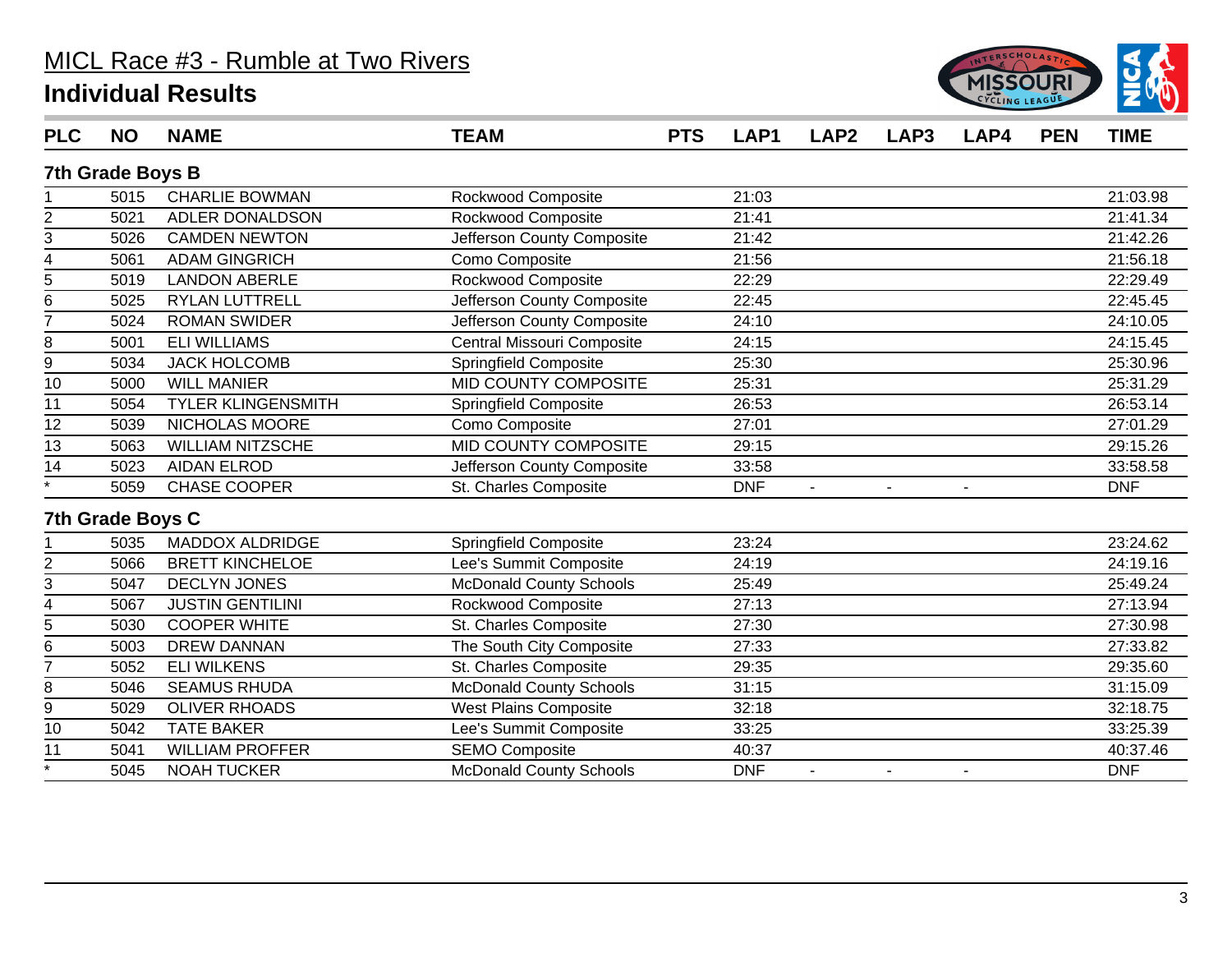

| <b>PLC</b>     | <b>NO</b>              | <b>NAME</b>              | <b>TEAM</b>                  | <b>PTS</b> | LAP1       | LAP <sub>2</sub> | LAP3           | LAP4           | <b>PEN</b> | <b>TIME</b> |
|----------------|------------------------|--------------------------|------------------------------|------------|------------|------------------|----------------|----------------|------------|-------------|
|                | <b>7th Grade Girls</b> |                          |                              |            |            |                  |                |                |            |             |
|                | 2021                   | PEYTON LINDSTROM         | Springfield Composite        |            | 19:02      |                  |                |                |            | 19:02.04    |
| 2              | 2012                   | <b>MARLOWE WEIS</b>      | Como Composite               |            | 19:09      |                  |                |                |            | 19:09.24    |
| 3              | 2025                   | <b>MAGGIE SULLIVAN</b>   | Tri Lakes Composite          |            | 19:38      |                  |                |                |            | 19:38.72    |
| 4              | 2017                   | <b>SOLEAH ARNEY</b>      | Saint Joseph Composite       |            | 20:16      |                  |                |                |            | 20:16.85    |
| 5              | 2014                   | ARI MIDDELKOOP           | Como Composite               |            | 22:54      |                  |                |                |            | 22:54.12    |
| 6              | 2024                   | DYLAN ADELE PEARSON      | <b>Springfield Composite</b> |            | 23:06      |                  |                |                |            | 23:06.78    |
| $\overline{7}$ | 2015                   | <b>BROOKE SUTTERER</b>   | <b>SEMO Composite</b>        |            | 25:19      |                  |                |                |            | 25:19.88    |
| 8              | 2009                   | <b>ELLA BOEHM</b>        | <b>Springfield Composite</b> |            | 25:44      |                  |                |                |            | 25:44.05    |
| $\overline{9}$ | 2026                   | <b>MADALYN SMITH</b>     | Lee's Summit Composite       |            | 25:51      |                  |                |                |            | 25:51.67    |
| 10             | 2022                   | PAIGE BODNAR             | <b>Springfield Composite</b> |            | 27:39      |                  |                |                |            | 27:39.08    |
| 11             | 2010                   | <b>IZZY FLESNER</b>      | The South City Composite     |            | 27:56      |                  |                |                |            | 27:56.26    |
| 12             | 2020                   | <b>JILLIAN STAROSTKI</b> | St. Charles Composite        |            | 28:19      |                  |                |                |            | 28:19.23    |
| 13             | 2027                   | <b>MOLLY RONK</b>        | Park Hill                    |            | 29:39      |                  |                |                |            | 29:39.69    |
|                | 8th Grade Boys A       |                          |                              |            |            |                  |                |                |            |             |
|                | 6063                   | <b>OLIVER TAHA</b>       | Rockwood Composite           |            | 16:32      | 17:23            |                |                |            | 33:55.96    |
| $\overline{c}$ | 6038                   | <b>CARTER LEMBKE</b>     | Como Composite               |            | 16:35      | 17:22            |                |                |            | 33:58.23    |
| 3              | 6053                   | <b>SHARIF GALAL</b>      | Springfield Composite        |            | 17:27      | 18:43            |                |                |            | 36:11.22    |
| 4              | 6023                   | <b>HAYDEN STOUT</b>      | <b>Springfield Composite</b> |            | 17:40      | 18:44            |                |                |            | 36:25.14    |
| $\overline{5}$ | 6070                   | <b>JACK KIEFNER</b>      | St. Charles Composite        |            | 17:28      | 19:02            |                |                |            | 36:30.60    |
| 6              | 6046                   | <b>ETHAN HILL</b>        | Rockwood Composite           |            | 18:53      | 20:18            |                |                |            | 39:11.97    |
| 7              | 6025                   | <b>OWEN CHOI</b>         | <b>MID COUNTY COMPOSITE</b>  |            | 19:20      | 19:59            |                |                |            | 39:20.62    |
| 8              | 6059                   | <b>SAM JORY</b>          | MID COUNTY COMPOSITE         |            | 19:22      | 20:53            |                |                |            | 40:16.75    |
| 9              | 6044                   | <b>LANDON WEGLEITNER</b> | Lee's Summit Composite       |            | 20:13      | 21:03            |                |                |            | 41:17.10    |
| 10             | 6045                   | <b>GAVIN KOZDRON</b>     | Rockwood Composite           |            | 20:34      | 22:36            |                |                |            | 43:11.34    |
| 11             | 6033                   | <b>JONAS MOORE</b>       | Park Hill                    |            | 20:36      | 22:46            |                |                |            | 43:23.46    |
| 12             | 6071                   | <b>RILEY ROMACKER</b>    | Rockwood Composite           |            | 20:35      | 22:54            |                |                |            | 43:30.00    |
| 13             | 6032                   | <b>JAMESON GERBES</b>    | Central Missouri Composite   |            | 20:39      | 23:36            |                |                |            | 44:16.08    |
| $\star$        | 6031                   | <b>JACKSON GERBES</b>    | Central Missouri Composite   |            | <b>DNF</b> |                  | $\blacksquare$ | $\blacksquare$ |            | <b>DNF</b>  |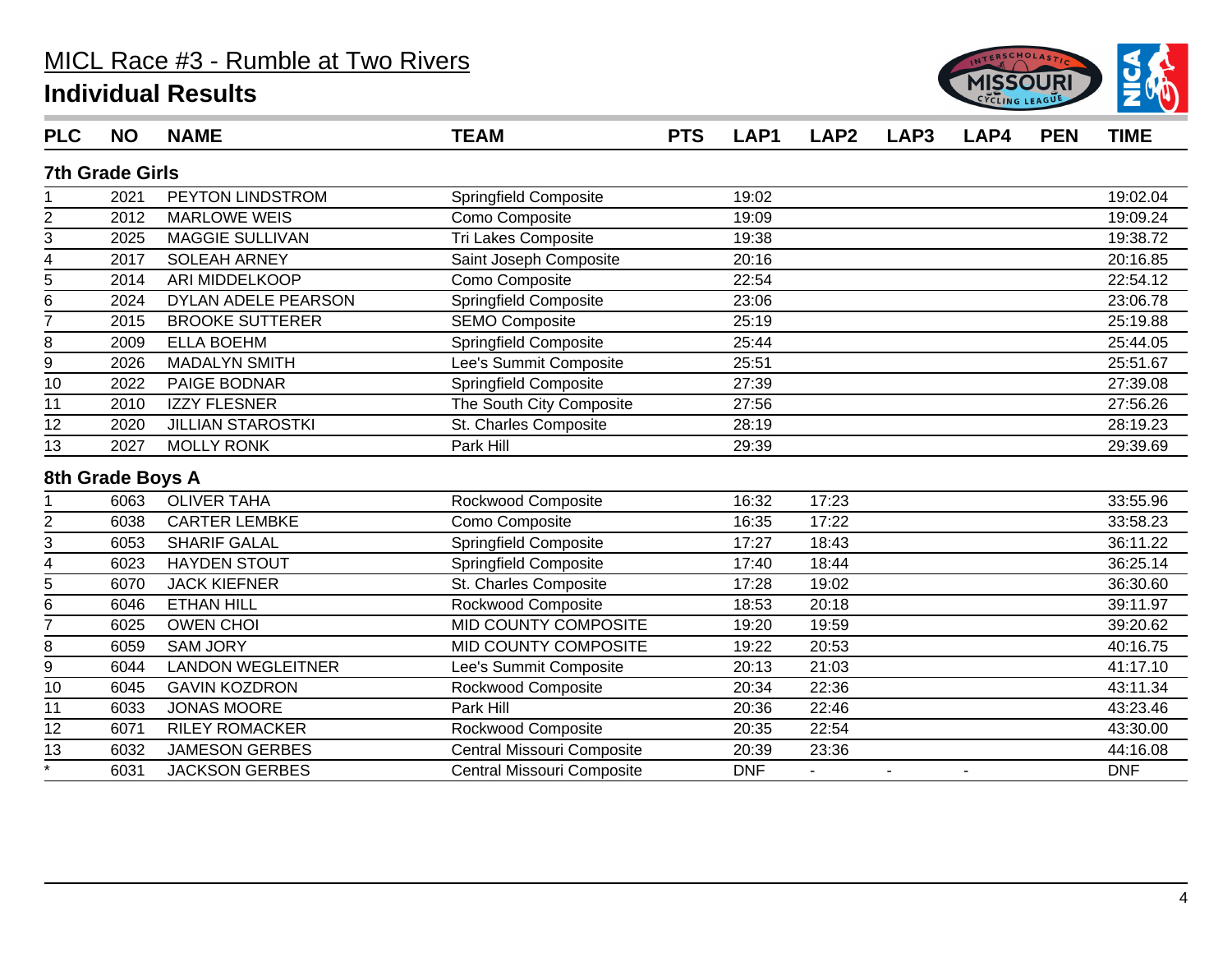

| <b>PLC</b>                | <b>NO</b>        | <b>NAME</b>              | <b>TEAM</b>                    | <b>PTS</b> | LAP1  | LAP <sub>2</sub> | LAP3 | LAP4 | <b>PEN</b> | <b>TIME</b> |
|---------------------------|------------------|--------------------------|--------------------------------|------------|-------|------------------|------|------|------------|-------------|
|                           | 8th Grade Boys B |                          |                                |            |       |                  |      |      |            |             |
|                           | 6012             | <b>KAID SHAW</b>         | Como Composite                 |            | 19:53 |                  |      |      |            | 19:53.45    |
| $\boldsymbol{2}$          | 6004             | <b>ANDREW HILL</b>       | Park Hill                      |            | 19:53 |                  |      |      |            | 19:53.64    |
| $\sqrt{3}$                | 6029             | <b>CARSON WESTERBECK</b> | <b>MID COUNTY COMPOSITE</b>    |            | 19:54 |                  |      |      |            | 19:54.30    |
| $\overline{4}$            | 6047             | <b>KAI MITCHELL</b>      | Rockwood Composite             |            | 20:50 |                  |      |      |            | 20:50.41    |
| 5                         | 6069             | <b>OWEN MAUXION</b>      | Como Composite                 |            | 21:04 |                  |      |      |            | 21:04.48    |
| $\,6$                     | 6030             | <b>FINN MCGRAW</b>       | MID COUNTY COMPOSITE           |            | 21:26 |                  |      |      |            | 21:26.62    |
| $\overline{7}$            | 6041             | <b>RYAN SAFFLE</b>       | Tri Lakes Composite            |            | 21:28 |                  |      |      |            | 21:28.76    |
| 8                         | 6003             | <b>LEVI FOX</b>          | Park Hill                      |            | 21:29 |                  |      |      |            | 21:29.34    |
| $\mathsf g$               | 6049             | <b>GAVIN MCCRAW</b>      | Jefferson County Composite     |            | 21:43 |                  |      |      |            | 21:43.59    |
| 10                        | 6000             | <b>LUKE SIOREK</b>       | MID COUNTY COMPOSITE           |            | 22:21 |                  |      |      |            | 22:21.70    |
| 11                        | 6034             | <b>JAVIER ESTRADA</b>    | The South City Composite       |            | 22:29 |                  |      |      |            | 22:29.76    |
| 12                        | 6054             | <b>TORSTEN TAYLOR</b>    | <b>Springfield Composite</b>   |            | 22:47 |                  |      |      |            | 22:47.86    |
| 13                        | 6052             | <b>ANTON SCHUETZ</b>     | St. Charles Composite          |            | 23:28 |                  |      |      |            | 23:28.76    |
| $\overline{14}$           | 6061             | <b>CARSON BAILEY</b>     | Rockwood Composite             |            | 23:50 |                  |      |      |            | 23:50.34    |
| $\overline{15}$           | 6057             | <b>AIDEN CAVNAR</b>      | Springfield Composite          |            | 23:54 |                  |      |      |            | 23:54.31    |
| 16                        | 6042             | <b>CALVIN MEYER</b>      | Metro East Composite           |            | 23:58 |                  |      |      |            | 23:58.88    |
| 17                        | 6035             | <b>GABRIEL ESTRADA</b>   | The South City Composite       |            | 24:41 |                  |      |      |            | 24:41.60    |
| 18                        | 6055             | <b>HUDSON ZWEERINK</b>   | <b>Springfield Composite</b>   |            | 26:49 |                  |      |      |            | 26:49.83    |
|                           | 8th Grade Boys C |                          |                                |            |       |                  |      |      |            |             |
|                           | 6060             | <b>MAX ALMANDINGER</b>   | SWMo Composite Goats           |            | 20:18 |                  |      |      |            | 20:18.11    |
| $\overline{2}$            | 6068             | <b>MAKSIM PROTZMAN</b>   | Central Missouri Composite     |            | 25:01 |                  |      |      |            | 25:01.28    |
| $\ensuremath{\mathsf{3}}$ | 6006             | <b>WES BIRKHEAD</b>      | The South City Composite       |            | 25:11 |                  |      |      |            | 25:11.71    |
| $\overline{4}$            | 6009             | <b>WESLEY BALSAMO</b>    | The South City Composite       |            | 25:32 |                  |      |      |            | 25:32.62    |
| $\overline{5}$            | 6056             | <b>SAWYER BAKER</b>      | Springfield Composite          |            | 26:21 |                  |      |      |            | 26:21.41    |
| $\,6$                     | 6050             | <b>SHANE CURTIS</b>      | <b>West Plains Composite</b>   |            | 26:43 |                  |      |      |            | 26:43.96    |
| $\overline{7}$            | 6024             | <b>SHAFER MARTINSON</b>  | <b>Springfield Composite</b>   |            | 28:17 |                  |      |      |            | 28:17.05    |
| 8                         | 6048             | <b>ELLIOTT PALMER</b>    | <b>McDonald County Schools</b> |            | 28:48 |                  |      |      |            | 28:48.93    |
| $\overline{9}$            | 6005             | <b>ELI MURCH</b>         | The South City Composite       |            | 29:02 |                  |      |      |            | 29:02.10    |
| 10                        | 6014             | <b>COY RUEHTER</b>       | Lee's Summit Composite         |            | 30:27 |                  |      |      |            | 30:27.09    |
| 11                        | 6074             | <b>CONNOR ADELMANN</b>   | The South City Composite       |            | 30:34 |                  |      |      |            | 30:34.43    |
| 12                        | 6007             | <b>GABRIEL VON ROHR</b>  | The South City Composite       |            | 34:49 |                  |      |      |            | 34:49.67    |
| 13                        | 6036             | <b>EMMETT WHITE</b>      | The South City Composite       |            | 35:16 |                  |      |      |            | 35:16.99    |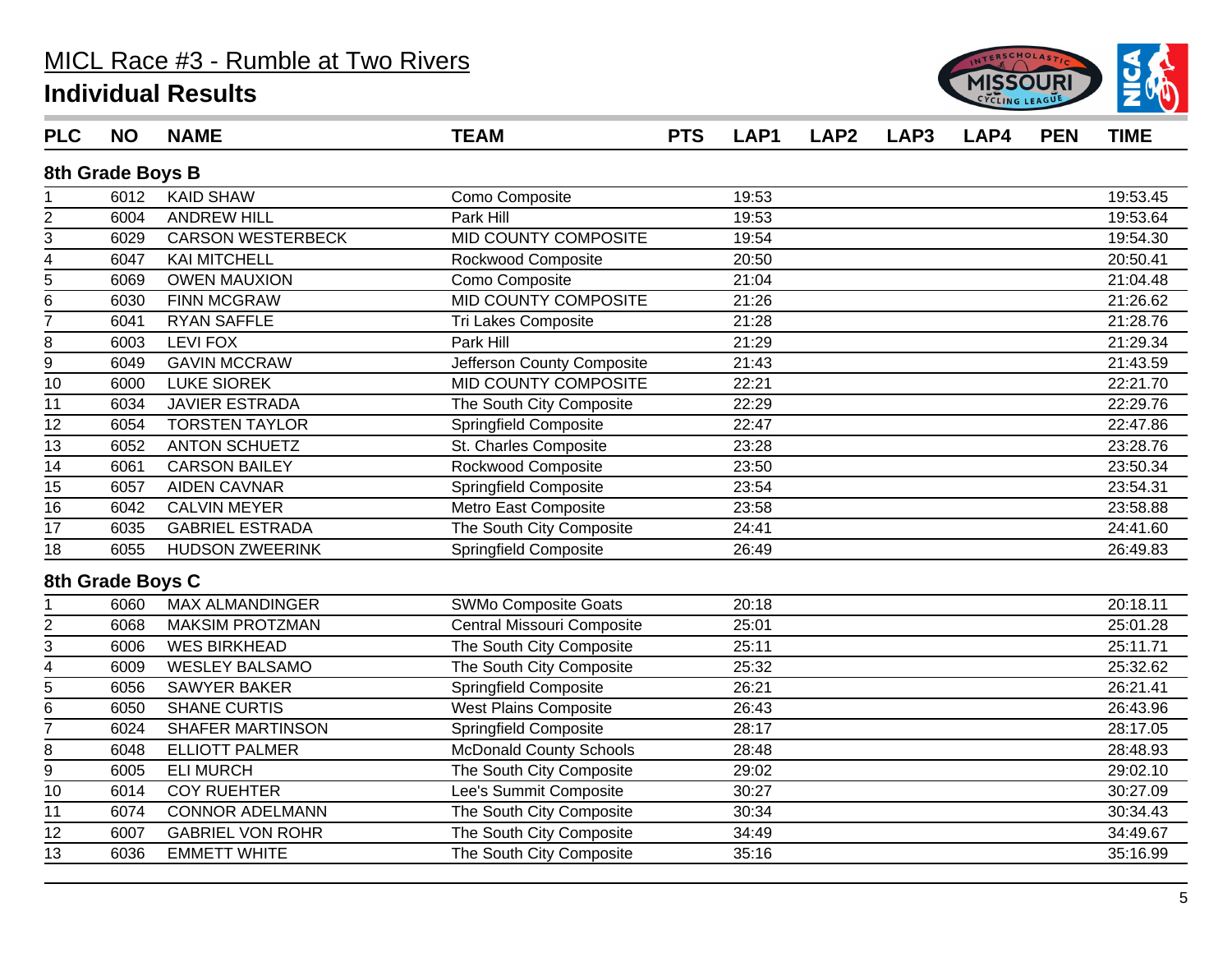

| <b>PLC</b>      | <b>NO</b>              | <b>NAME</b>                    | <b>TEAM</b>                  | <b>PTS</b> | LAP1  | LAP <sub>2</sub> | LAP3       | LAP4       | <b>PEN</b> | <b>TIME</b> |
|-----------------|------------------------|--------------------------------|------------------------------|------------|-------|------------------|------------|------------|------------|-------------|
|                 | 8th Grade Girls        |                                |                              |            |       |                  |            |            |            |             |
|                 | 3008                   | <b>LAUREN CUSTIS</b>           | The South City Composite     |            | 22:55 |                  |            |            |            | 22:55.25    |
| $\overline{c}$  | 3012                   | <b>REAGAN KIRKPATRICK</b>      | Jefferson County Composite   |            | 23:41 |                  |            |            |            | 23:41.23    |
| 3               | 3015                   | <b>SYLVIA LAMPE</b>            | Springfield Composite        |            | 24:17 |                  |            |            |            | 24:17.46    |
| 4               | 3016                   | <b>HATTIE WITTE</b>            | Springfield Composite        |            | 24:20 |                  |            |            |            | 24:20.67    |
| 5               | 3010                   | <b>KAITLYN BEATTIE</b>         | Rockwood Composite           |            | 24:40 |                  |            |            |            | 24:40.81    |
| 6               | 3009                   | <b>ELIZABETH BROWN</b>         | <b>SWMo Composite Goats</b>  |            | 25:23 |                  |            |            |            | 25:23.45    |
| $\overline{7}$  | 3005                   | <b>ROSLYN FIORINO</b>          | <b>West Plains Composite</b> |            | 25:30 |                  |            |            |            | 25:30.99    |
| 8               | 3011                   | <b>MARISSA BLACKFORD</b>       | Jefferson County Composite   |            | 25:39 |                  |            |            |            | 25:39.82    |
| 9               | 3017                   | <b>AVA WILLIAMS</b>            | Jefferson County Composite   |            | 25:43 |                  |            |            |            | 25:43.88    |
| 10              | 3006                   | <b>EMMA POTTER</b>             | The South City Composite     |            | 38:36 |                  |            |            |            | 38:36.11    |
|                 | <b>Freshman Boys A</b> |                                |                              |            |       |                  |            |            |            |             |
|                 | 848                    | <b>CHAD BROWN (PTS LEADER)</b> | Rockwood Composite           | 500        | 16:43 | 17:31            | 17:35      |            |            | 51:50.04    |
| $\overline{2}$  | 847                    | <b>LIAM MCMILLEN</b>           | Rockwood Composite           | 490        | 17:49 | 18:47            | 19:14      |            |            | 55:52.43    |
| 3               | 841                    | <b>ISAAC MAGERS</b>            | <b>MID COUNTY COMPOSITE</b>  | 481        | 18:10 | 19:20            | 18:49      |            |            | 56:20.67    |
| 4               | 851                    | <b>CARSON BROOKS</b>           | Saint Joseph Composite       | 472        | 17:49 | 19:56            | 19:06      |            |            | 56:53.18    |
| 5               | 843                    | <b>CHRISTOPHER MOORE</b>       | Como Composite               | 464        | 18:22 | 19:24            | 19:44      |            |            | 57:31.55    |
| 6               | 844                    | <b>KENNY PFAFF</b>             | Lee's Summit Composite       | 456        | 18:25 | 19:55            | 20:13      |            |            | 58:34.06    |
| 7               | 801                    | <b>JAXSON DECKARD</b>          | <b>Warsaw Wildcats</b>       | 448        | 19:05 | 20:11            | 20:42      |            |            | 59:59.07    |
| 8               | 829                    | <b>MATTHEW TIMMERMAN</b>       | Rockwood Composite           | 441        | 19:07 | 20:31            | 20:52      |            |            | 1:00:31.48  |
| 9               | 845                    | <b>GARRETT STUDER</b>          | Lee's Summit Composite       | 434        | 18:27 | 20:53            | 21:36      |            |            | 1:00:56.98  |
| 10              | 820                    | <b>BLAKE MORRIS</b>            | Como Composite               | 427        | 18:28 | 20:45            | 21:56      |            |            | 1:01:10.46  |
| 11              | 823                    | <b>MASON JUSTICE DAVIS</b>     | Como Composite               | 420        | 19:06 | 20:44            | 21:34      |            |            | 1:01:25.48  |
| 12              | 839                    | <b>ELI KROMREY</b>             | <b>Springfield Composite</b> | 414        | 19:42 | 21:29            | 21:38      |            |            | 1:02:49.09  |
| $\overline{13}$ | 846                    | <b>DEVIN ANDERSEN</b>          | Lee's Summit Composite       | 408        | 20:02 | 22:20            | 22:48      |            |            | 1:05:11.19  |
| $\overline{14}$ | 853                    | <b>ASTIN SUTTERER</b>          | <b>Springfield Composite</b> | 402        | 20:01 | 23:04            | 23:32      |            |            | 1:06:38.28  |
| 15              | 807                    | <b>JORDAN EVANS</b>            | Rockwood Composite           | 396        | 20:03 | 22:51            | 23:44      |            |            | 1:06:39.60  |
| 16              | 836                    | <b>BRADY MURR</b>              | Springfield Composite        | 390        | 19:57 | 23:10            | 25:30      |            |            | 1:08:37.86  |
| 17              | 862                    | <b>LINCOLN SLAGTER</b>         | Tri Lakes Composite          | 385        | 21:06 | 24:13            | 23:47      |            |            | 1:09:06.90  |
| 18              | 830                    | <b>BECKETT LEMBECK</b>         | Rockwood Composite           | 380        | 21:38 | 23:48            | 24:07      |            |            | 1:09:34.68  |
| 7               | 840                    | <b>MACEN CARNAHAN</b>          | <b>Springfield Composite</b> | 0          | 18:04 | 20:30            | <b>DNF</b> | <b>DNF</b> |            | <b>DNF</b>  |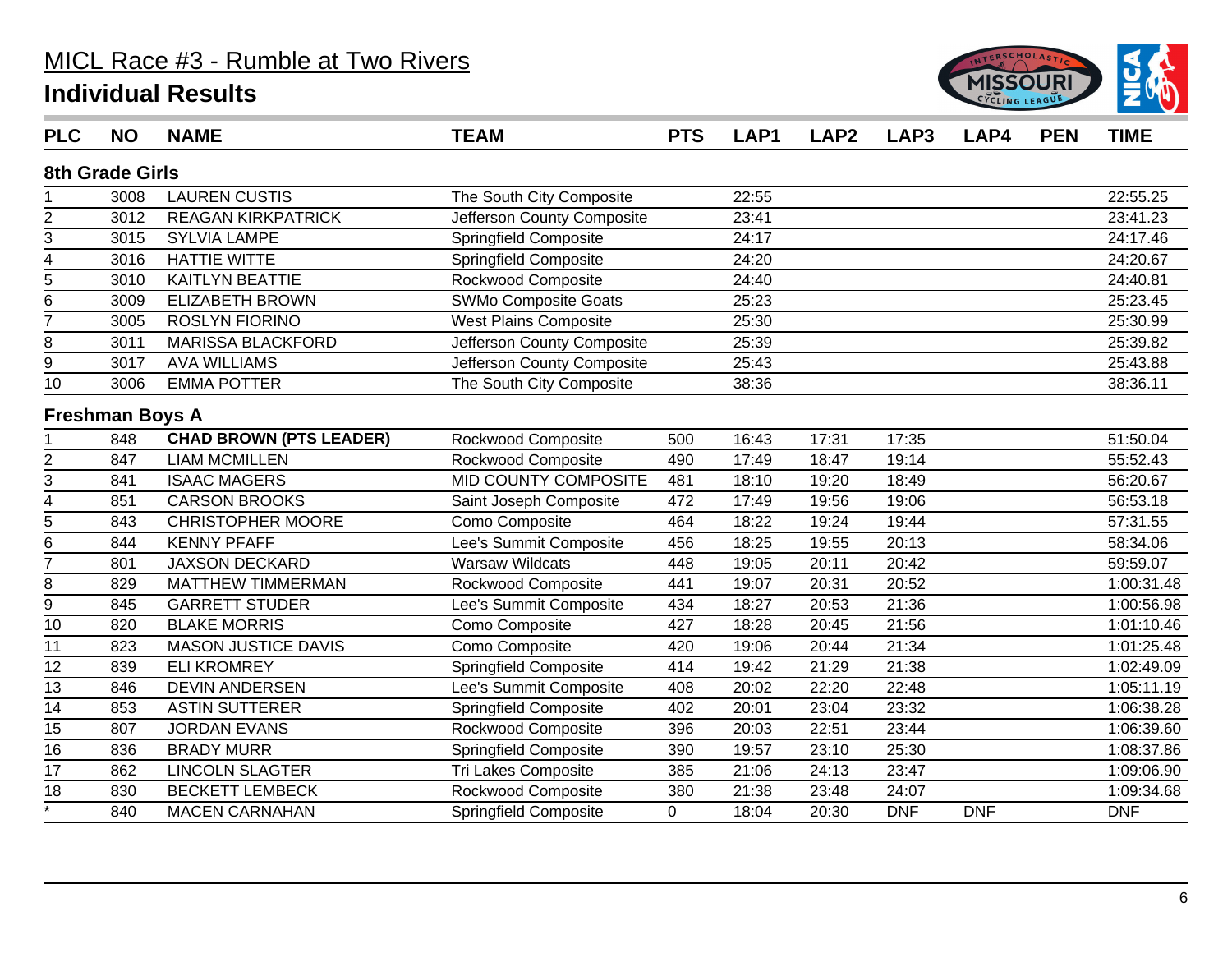

| <b>PLC</b>      | <b>NO</b>              | <b>NAME</b>                        | <b>TEAM</b>                    | <b>PTS</b> | LAP1  | LAP <sub>2</sub> | LAP <sub>3</sub> | LAP4 | <b>PEN</b> | <b>TIME</b> |
|-----------------|------------------------|------------------------------------|--------------------------------|------------|-------|------------------|------------------|------|------------|-------------|
|                 | <b>Freshman Boys B</b> |                                    |                                |            |       |                  |                  |      |            |             |
|                 | 800                    | <b>MAX MCDADE</b>                  | MID COUNTY COMPOSITE           | 300        | 20:33 | 20:59            |                  |      |            | 41:33.29    |
| 2               | 833                    | <b>KELLEN BAUM</b>                 | Jefferson County Composite     | 294        | 20:44 | 21:44            |                  |      |            | 42:29.12    |
| 3               | 850                    | <b>HAYDEN LETT</b>                 | <b>McDonald County Schools</b> | 289        | 20:32 | 21:56            |                  |      |            | 42:29.47    |
| 4               | 827                    | <b>EVAN SIMPSON</b>                | Lee's Summit Composite         | 283        | 21:08 | 22:43            |                  |      |            | 43:51.64    |
| 5               | 815                    | <b>JACK CRAWFORD (PTS LEADER)</b>  | Central Missouri Composite     | 278        | 21:47 | 22:55            |                  |      |            | 44:42.86    |
| 6               | 806                    | <b>MORGAN ABNEY</b>                | Rockwood Composite             | 274        | 22:31 | 22:18            |                  |      |            | 44:50.59    |
| $\overline{7}$  | 818                    | <b>BECK EARNEST-MCCLELLAND</b>     | The South City Composite       | 269        | 21:35 | 23:20            |                  |      |            | 44:55.54    |
| 8               | 831                    | <b>DAYTON SMITH</b>                | Saint Joseph Composite         | 265        | 21:23 | 24:55            |                  |      |            | 46:18.76    |
| 9               | 838                    | <b>LEVI SHIELDS</b>                | Springfield Composite          | 260        | 22:45 | 23:34            |                  |      |            | 46:19.28    |
| 10              | 855                    | <b>MASON GRIDER</b>                | Como Composite                 | 256        | 23:04 | 23:59            |                  |      |            | 47:04.54    |
| 11              | 859                    | <b>NOAH HINKLE</b>                 | Lee's Summit Composite         | 252        | 22:54 | 24:41            |                  |      |            | 47:35.87    |
| 12              | 860                    | <b>GRANT AHO</b>                   | Springfield Composite          | 248        | 23:28 | 26:06            |                  |      |            | 49:35.08    |
| $\overline{13}$ | 811                    | <b>LOGAN MYRICK</b>                | <b>McDonald County Schools</b> | 245        | 23:56 | 26:15            |                  |      |            | 50:12.74    |
| 14              | 822                    | <b>SAM LOUDENSLAGER</b>            | Como Composite                 | 241        | 24:47 | 28:15            |                  |      |            | 53:02.69    |
| 15              | 819                    | <b>LAWSON BARNES</b>               | The South City Composite       | 238        | 28:13 | 27:45            |                  |      |            | 55:59.04    |
| 16              | 812                    | <b>GAVIN MILLER</b>                | Saint Joseph Composite         | 234        | 26:03 | 32:00            |                  |      |            | 58:04.41    |
| 17              | 854                    | <b>CADEN ALUMBAUGH</b>             | SWMo Composite Goats           | 231        | 27:13 | 34:47            |                  |      |            | 1:02:01.50  |
| 18              | 802                    | <b>MICHAEL BROWN</b>               | SWMo Composite Goats           | 228        | 31:38 | 33:10            |                  |      |            | 1:04:49.34  |
|                 |                        | <b>Freshman-Sophomore Girls</b>    |                                |            |       |                  |                  |      |            |             |
|                 | 700                    | <b>KIERA MOSTAFFA (PTS LEADER)</b> | <b>Warsaw Wildcats</b>         | 500        | 21:02 | 21:12            |                  |      |            | 42:14.41    |
| $\mathbf 2$     | 709                    | <b>ELLA MACDONALD</b>              | Lee's Summit Composite         | 490        | 24:23 | 26:03            |                  |      |            | 50:26.32    |
| 3               | 706                    | <b>LUCY DIRNBERGER</b>             | The South City Composite       | 481        | 25:10 | 27:05            |                  |      |            | 52:16.24    |
| 4               | 708                    | <b>ADDISON CRAIG</b>               | <b>SEMO Composite</b>          | 472        | 26:30 | 29:44            |                  |      |            | 56:15.12    |
| 5               | 703                    | <b>LILY ABBOTT</b>                 | Lee's Summit Composite         | 464        | 31:16 | 33:54            |                  |      |            | 1:05:11.31  |
| 6               | 702                    | <b>HALEY SANDERS</b>               | <b>SEMO Composite</b>          | 456        | 33:18 | 36:31            |                  |      |            | 1:09:49.89  |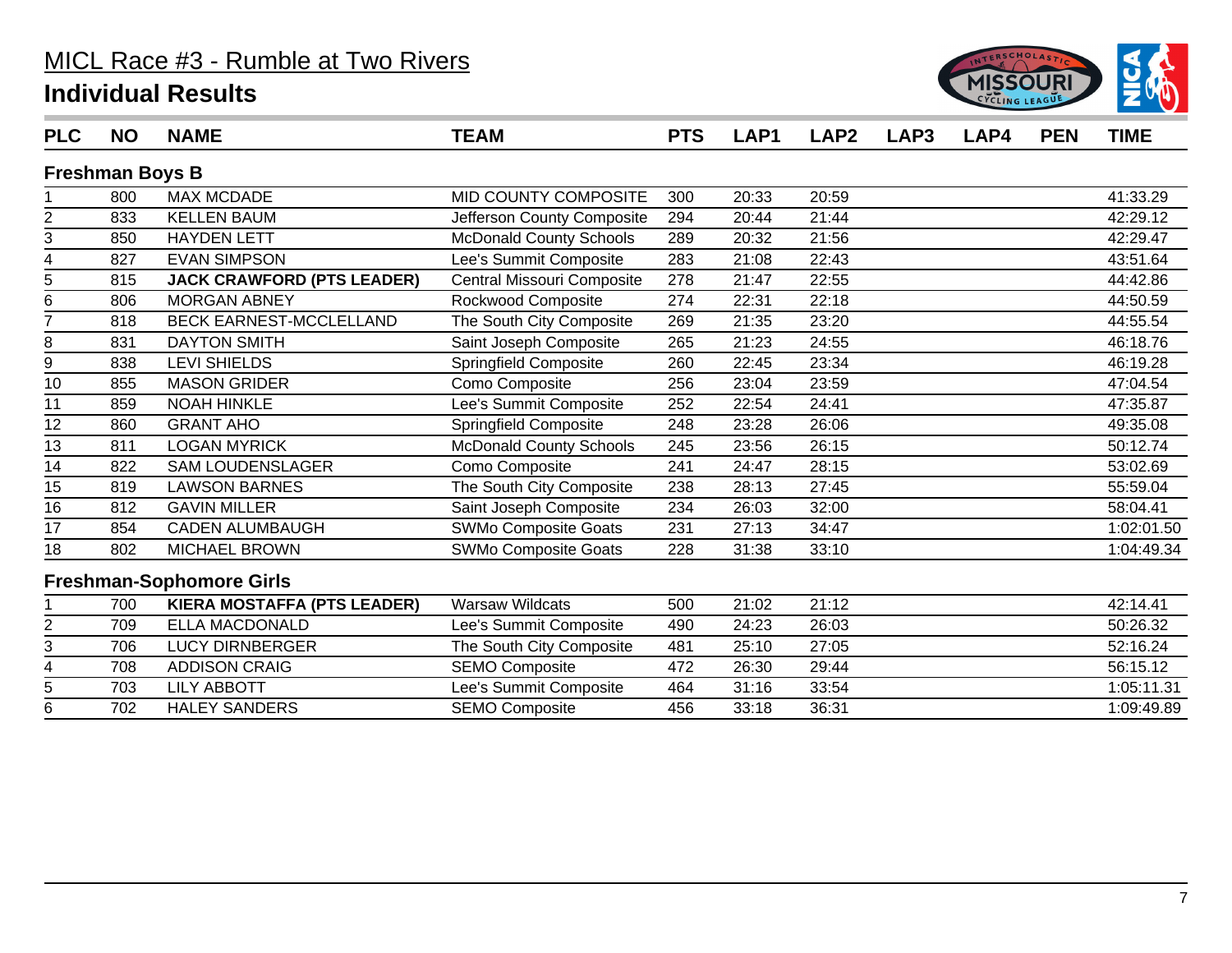

| <b>PLC</b>              | <b>NO</b> | <b>NAME</b>                   | <b>TEAM</b>                  | <b>PTS</b>       | LAP1       | LAP <sub>2</sub> | LAP3       | LAP4       | <b>PEN</b> | <b>TIME</b> |
|-------------------------|-----------|-------------------------------|------------------------------|------------------|------------|------------------|------------|------------|------------|-------------|
| <b>JV Boys</b>          |           |                               |                              |                  |            |                  |            |            |            |             |
|                         | 214       | <b>BEN WHITMAN</b>            | Springfield Composite        | 300              | 17:54      | 19:15            |            |            |            | 37:09.64    |
| $\overline{2}$          | 203       | <b>COREN HENDRICKS</b>        | <b>SWMo Composite Goats</b>  | 294              | 19:01      | 19:14            |            |            |            | 38:16.08    |
| 3                       | 227       | <b>ISAAC BEDOW</b>            | Jefferson County Composite   | 289              | 19:01      | 20:28            |            |            |            | 39:29.77    |
| $\overline{\mathbf{4}}$ | 212       | <b>NIKLAS METZ</b>            | <b>West Plains Composite</b> | 283              | 19:54      | 20:06            |            |            |            | 40:00.94    |
| 5                       | 202       | <b>ISAAC HAMILTON</b>         | Park Hill                    | 278              | 19:53      | 20:07            |            |            |            | 40:01.22    |
| $\overline{6}$          | 215       | <b>SHAYN IVY (PTS LEADER)</b> | Central Missouri Composite   | 274              | 19:27      | 20:33            |            |            |            | 40:01.29    |
| $\overline{7}$          | 236       | <b>WILL GOODE</b>             | <b>Springfield Composite</b> | 269              | 20:58      | 21:45            |            |            |            | 42:44.54    |
| 8                       | 201       | <b>LUKE CRAWFORD</b>          | Central Missouri Composite   | 265              | 20:54      | 22:25            |            |            |            | 43:19.48    |
| $\overline{9}$          | 204       | <b>JOSHUA TRIBBEY</b>         | <b>SWMo Composite Goats</b>  | 260              | 20:50      | 22:34            |            |            |            | 43:24.48    |
| 10                      | 234       | <b>JACK ZEITZ</b>             | Como Composite               | 256              | 21:21      | 23:23            |            |            |            | 44:44.87    |
| $\overline{11}$         | 210       | <b>BEN STEIGER</b>            | <b>Rockwood Composite</b>    | 252              | 22:18      | 24:10            |            |            |            | 46:28.84    |
| 12                      | 209       | <b>RUSTY WILLIS</b>           | Rockwood Composite           | 248              | 23:05      | 23:52            |            |            |            | 46:58.16    |
| $\overline{13}$         | 206       | <b>JACKSON TOBIAS</b>         | Warren County Composite      | 245              | 24:40      | 27:48            |            |            |            | 52:29.38    |
| $\star$                 | 207       | <b>RONNY DANIELS</b>          | Tri Lakes Composite          | $\overline{0}$   | 21:01      | <b>DNF</b>       | <b>DNF</b> | <b>DNF</b> |            | <b>DNF</b>  |
| $\star$                 | 235       | <b>LIAM MOORE</b>             | Lee's Summit Composite       | $\boldsymbol{0}$ | 24:32      | <b>DNF</b>       | <b>DNF</b> | <b>DNF</b> |            | <b>DNF</b>  |
| $\star$                 | 218       | <b>ISAAC SCOTT</b>            | Raymore MTB Team             | $\overline{0}$   | <b>DNF</b> |                  |            |            |            | <b>DNF</b>  |
|                         |           | <b>Sophomore Boys A</b>       |                              |                  |            |                  |            |            |            |             |
|                         | 520       | <b>JOE VORCE (PTS LEADER)</b> | <b>Warsaw Wildcats</b>       | 500              | 16:42      | 18:23            | 18:08      |            |            | 53:14.34    |
| $\overline{2}$          | 528       | <b>JACKSON WITTE</b>          | Springfield Composite        | 490              | 17:11      | 18:32            | 18:31      |            |            | 54:15.37    |
| 3                       | 516       | CADEN RECTOR-CURRENT          | <b>Springfield Composite</b> | 481              | 17:49      | 18:43            | 18:44      |            |            | 55:17.30    |
| $\overline{4}$          | 515       | <b>SAM LEWIS</b>              | <b>Springfield Composite</b> | 472              | 17:47      | 18:56            | 18:38      |            |            | 55:22.50    |
| $\overline{5}$          | 522       | <b>GARRISON TAYLOR</b>        | <b>Springfield Composite</b> | 464              | 17:47      | 18:54            | 18:43      |            |            | 55:25.55    |
| $\overline{6}$          | 526       | <b>WIL FROELIGER</b>          | Como Composite               | 456              | 18:44      | 19:19            | 19:12      |            |            | 57:16.43    |
| $\overline{7}$          | 524       | HENRY BUENO PERKIN            | Rockwood Composite           | 448              | 17:54      | 19:58            | 19:56      |            |            | 57:49.31    |
| 8                       | 508       | <b>KADE MCCLEARN</b>          | Springfield Composite        | 441              | 17:58      | 21:07            | 20:24      |            |            | 59:30.92    |
| 9                       | 525       | <b>ELI KAKOURIS</b>           | The South City Composite     | 434              | 19:25      | 22:24            | 23:47      |            |            | 1:05:36.52  |
| 10                      | 500       | <b>SHAWN KALISIAK</b>         | MID COUNTY COMPOSITE         | 427              | 19:58      | 23:59            | 23:51      |            |            | 1:07:49.53  |
| 11                      | 537       | <b>BRYCE GOFF</b>             | St. Charles Composite        | 420              | 19:56      | 26:45            | 24:03      |            |            | 1:10:46.18  |
| 12                      | 517       | YUSUF JAVAID                  | Rockwood Composite           | 414              | 18:24      | 39:03            | 19:32      |            | 05:00      | 1:22:00.39  |
| —<br>*                  | 523       | <b>WYATT THOMAS</b>           | <b>SEMO Composite</b>        | $\mathbf 0$      | 19:14      | <b>DNF</b>       | <b>DNF</b> | <b>DNF</b> |            | <b>DNF</b>  |